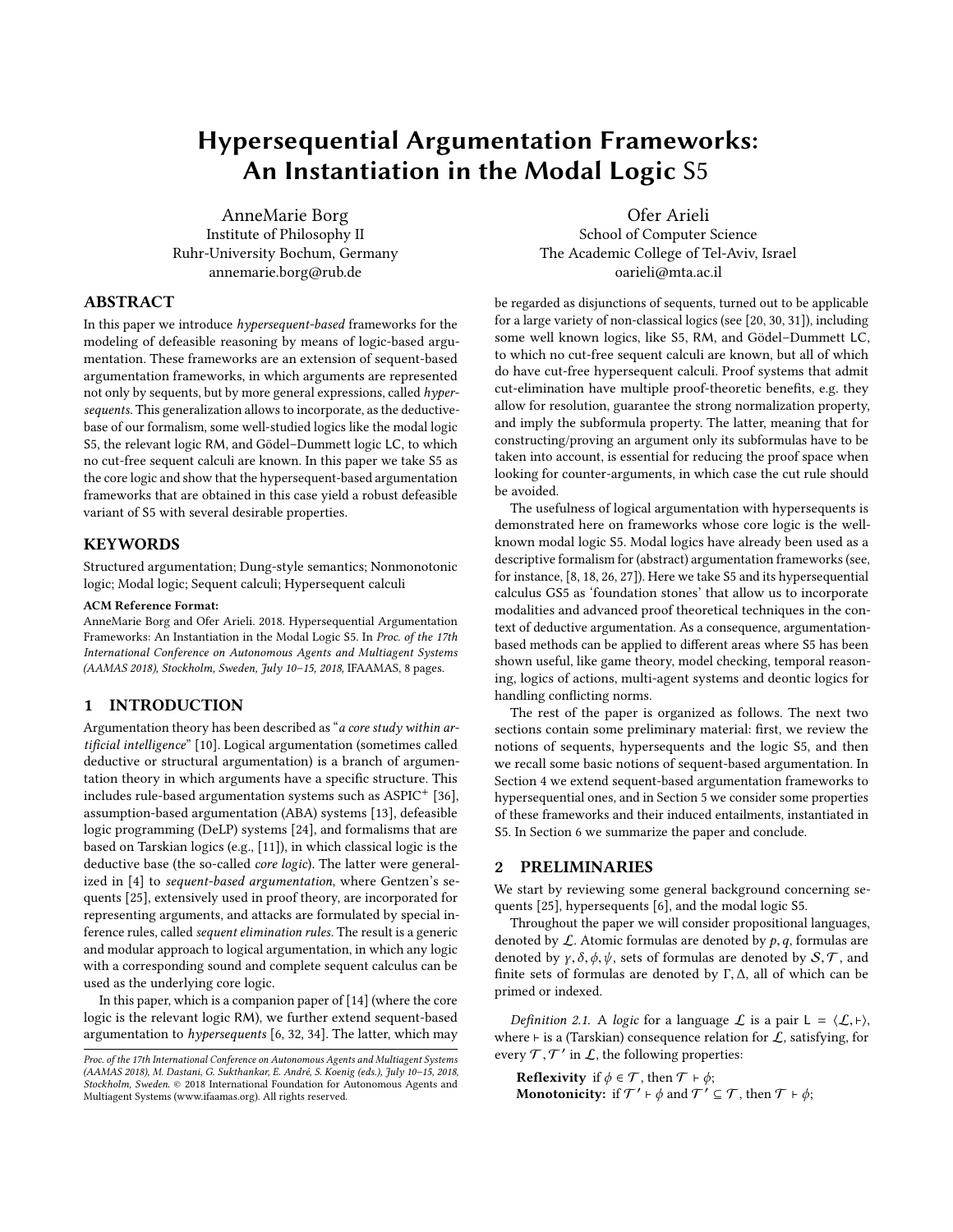**Transitivity (Cut):** if  $\mathcal{T} \vdash \phi$  and  $\mathcal{T}', \phi \vdash \psi$ , then  $\mathcal{T}, \mathcal{T}' \vdash \psi$ . In addition, a logic is assumed to be non-trivial (i.e., there is a nonempty  $\mathcal T$  and a formula  $\psi$  such that  $\mathcal T \nvdash \psi$ ), and structural (i.e., closed under substitutions: for every substitution  $\theta$  and every  $\mathcal T$ and  $\psi$ , if  $\mathcal{T} \vdash \psi$  then  $\{\theta(\varphi) \mid \varphi \in \mathcal{T}\}\vdash \theta(\psi)$ .

We suppose that the language  $\mathcal L$  contains the following connectives:

- ⊢-negation ¬, satisfying  $p \nvdash \neg p$  and  $\neg p \nvdash p$ , for atomic p, and
- ⊢-conjunction  $\wedge$ , satisfying  $S \vdash \phi \wedge \psi$  iff  $S \vdash \phi$  and  $S \vdash \psi$ for  $\mathcal L$ -formulas  $\phi, \psi$  and a set S of  $\mathcal L$ -formulas.

In addition,  $\mathcal L$  may also contain the following connectives:

- ⊢-disjunction  $\vee$ , for which  $S, \phi \vee \psi \vdash \Gamma$  iff  $S, \phi \vdash \Gamma$  and  $S, \psi \vdash \Gamma$ ,
- ⊢-implication  $\supset$ , for which  $S, \phi \vdash \psi$  iff  $S \vdash \phi \supset \psi$ .

In what follows we shall abbreviate  $(\phi \supset \psi) \wedge (\psi \supset \phi)$  by  $\phi \leftrightarrow \psi$ , denote by  $\wedge \Gamma$  (respectively, by  $\vee \Gamma$ ), the conjunction (respectively, the disjunction) of all the formulas in Γ, and let  $\neg S = {\neg \phi \mid \phi \in S}$ .

<span id="page-1-8"></span>Definition 2.2. Let  $L = \langle \mathcal{L}, \vdash \rangle$  be a logic and let S be a set of L-formulas.

- CN<sub>L</sub>(S) denotes the *closure* of S (so CN<sub>L</sub>(S) = { $\phi$  | S +  $\phi$ }).
- S is consistent (for ⊢), if there is no finite  $S' \subseteq S$  such that  $\vdash \neg \wedge \mathcal{S}'$ .<sup>[1](#page-1-0)</sup>

<span id="page-1-7"></span>Definition 2.3. Let  $L = \langle \mathcal{L}, \vdash \rangle$  be a logic and let S be a set of formulas in  $\mathcal{L}$ . An  $\mathcal{L}$ -sequent (a sequent for short) is an expression of the form Γ ⇒ ∆, where Γ and ∆ are finite sets of L-formulas and  $\Rightarrow$  is a symbol that does not appear in  $\mathcal{L}$ .

The formal systems used for the constructions of sequents for a logic L =  $\langle \mathcal{L}, \vdash \rangle$ , are called *sequent calculi* [\[25\]](#page-7-7). In what follows we shall assume that a sequent calculus C is sound and complete for its logic (i.e.,  $\Gamma \Rightarrow \psi$  is provable in C iff  $\Gamma \vdash \psi$ ).

## 2.1 Hypersequents and Their Inference Rules

Unfortunately, ordinary sequent calculi do not satisfactory capture all the interesting logics. For some logics, which have a clear and simple semantics, no cut-free sequent calculus is known. Notable examples are the Gödel–Dummett intermediate logic LC, the relevant logic RM and the modal logic S5. A large range of extensions of Gentzen's original sequent calculi have been introduced in the last decades for providing decent proof systems for different nonclassical logics. As we indicated previously, in our context this is very important, e.g., for reducing the proof space in a quest for appropriate arguments and counter-arguments. Here we consider a natural extension of sequent calculi, called hypersequent calculi. Hypersequents were independently introduced by Mints [\[32\]](#page-7-10), Pottinger [\[34\]](#page-7-11) and Avron [\[6\]](#page-7-9), nowadays Avron's notation is mostly used (see, e.g., [\[7\]](#page-7-19)). Intuitively, a hypersequent is a finite multiset (or sequence) of sequents, which is true if and only if at least one of its component sequents is true.

Definition 2.4. An  $\mathcal{L}$ -hypersequent [\[7\]](#page-7-19) is a finite multiset of sequents of the form  $\Gamma_1 \Rightarrow \Delta_1 \mid \ldots \mid \Gamma_n \Rightarrow \Delta_n$ , where  $\Gamma_i \Rightarrow \Delta_i$ 

 $(1 \le i \le n)$  are  $\mathcal L$ -sequents and | is a new symbol, not appearing in  $\mathcal{L}^2$  $\mathcal{L}^2$  Each  $\Gamma_i \Rightarrow \Delta_i$  is called a *component* of the hypersequent.

Clearly, every ordinary sequent is a hypersequent. We shall denote hypersequents by  $G, H$ , primed or indexed if needed. Given a hypersequent  $\mathcal{H} = \Gamma_1 \Rightarrow \Delta_1 \mid \ldots \mid \Gamma_n \Rightarrow \Delta_n$ , the support of  $\mathcal{H}$ is the set Supp( $H$ ) = { $\Gamma_1, \ldots, \Gamma_n$ } and the *consequent* of  $H$  is the formula Conc( $H$ ) =  $\lor$   $\Delta_1 \lor ... \lor \lor \Delta_n$ . For a set  $\Lambda$  of hypersequents, we let  $Concs(\Lambda) = \{Conc(\mathcal{H}) \mid \mathcal{H} \in \Lambda\}.$ 

Example 2.5. Like in Gentzen's sequent calculi, hypersequent axioms have the form  $\psi \Rightarrow \psi$ . Consider the right implication rule of Gentzen's calculus LK for classical logic (the rule on the left below). The corresponding hypersequent rule is similar, now with added components (see the rule on the right below):

$$
\frac{\Gamma, \phi \Rightarrow \Delta, \psi}{\Gamma \Rightarrow \Delta, \phi \supset \psi} \quad (\Rightarrow \supset) \qquad \frac{\mathcal{G} \mid \Gamma, \phi \Rightarrow \Delta, \psi}{\mathcal{G} \mid \Gamma \Rightarrow \Delta, \phi \supset \psi} \quad (\Rightarrow \supset)
$$

For another example, the left negation rule of LK, presented on the left below, is translated to the hypersequantial rule on the right below:

$$
\frac{\Gamma \Rightarrow \Delta, \psi}{\Gamma, \neg \psi \Rightarrow \Delta} \quad (\neg \Rightarrow) \qquad \frac{\mathcal{G} \mid \Gamma \Rightarrow \Delta, \psi}{\mathcal{G} \mid \Gamma, \neg \psi \Rightarrow \Delta} \quad (\neg \Rightarrow)
$$

## 2.2 S5 and the Hypersequent Calculus GS5

Most of the important systems in propositional modal logic (like K, K4, T, and S4) have ordinary, cut-free Gentzen-type formulations. The sequential system for S4, for example, is obtained from that of classical logic by adding to it the following two rules for  $\Box^3$  $\Box^3$ where  $\Box\Gamma$  is a sequence of formulas that begin with  $\Box$  (that is, if  $\Gamma = \{ \gamma_1, \ldots, \gamma_k \}$  then  $\Box \Gamma = \{ \Box \gamma_1, \ldots, \Box \gamma_k \}$ ):

$$
\frac{\Gamma, \phi \Rightarrow \Delta}{\Gamma, \Box \phi \Rightarrow \Delta} \quad (\Box \Rightarrow) \qquad \qquad \frac{\Box \Gamma \Rightarrow \phi}{\Box \Gamma \Rightarrow \Box \phi} \quad (\Rightarrow \Box)
$$

The logic S5 is an important modal system for which no such cut-free system is known. In its usual formulation the rule ( $\Rightarrow \Box$ ) of S4 is strengthened to:

$$
\frac{\Box \Gamma \Rightarrow \phi, \Box \Delta}{\Box \Gamma \Rightarrow \Box \phi, \Box \Delta}.
$$

It is easy to see, however, that  $p \Rightarrow \Box \neg \Box \neg p$  is derivable in this system using a cut on  $\Box\neg p$ , but it has no cut-free proof.<sup>[4](#page-1-3)</sup>

As shown in [\[7\]](#page-7-19) and [\[34\]](#page-7-11), the problem of providing a cut-free formulation for S5 can be a solved with the help of hypersequents. In Figure [1](#page-2-0) we recall the hypersequential calculus GS5, introduced in [\[7\]](#page-7-19).  $5, 6, 7$  $5, 6, 7$  $5, 6, 7$  $5, 6, 7$  $5, 6, 7$ 

<span id="page-1-0"></span><sup>&</sup>lt;sup>1</sup>Note that if  $S$  is consistent, then so are  $CN_L(S)$  and  $S'$  for every  $S' \subseteq S$ . If  $S$  is inconsistent, then so is every superset of  $S$ .

<span id="page-1-1"></span> $^2\mathrm{The}$  common, intuitive interpretation of the sign "|" is disjunction.

<span id="page-1-3"></span><span id="page-1-2"></span> $3$  For simplicity we deal only with  $\Box$  taking  $\Diamond$  as a definable connective. <sup>4</sup>Only *analytic* cut (on subformulas of the proved sequent) suffice for the proof. <sup>5</sup>The structural rules of GS5 are abbreviated as follows: MS – modularized splitting,

<span id="page-1-5"></span><span id="page-1-4"></span>IW – internal weakening, EW – external weakening, EC – external contraction.  $6$ Other hypersequential calculi for S5 are available, e.g., in [\[9\]](#page-7-20) and [\[12\]](#page-7-21).

<span id="page-1-6"></span>The presence of  $(MS)$  the rule  $(\Rightarrow \Box)$  can be strengthened to the usual rule of S5, in a hypersequential form:  $\frac{G|\Box \Gamma \Rightarrow \Box \Delta, \phi}{G|\Box \Gamma \Rightarrow \Box \Delta, \Box \phi}$ .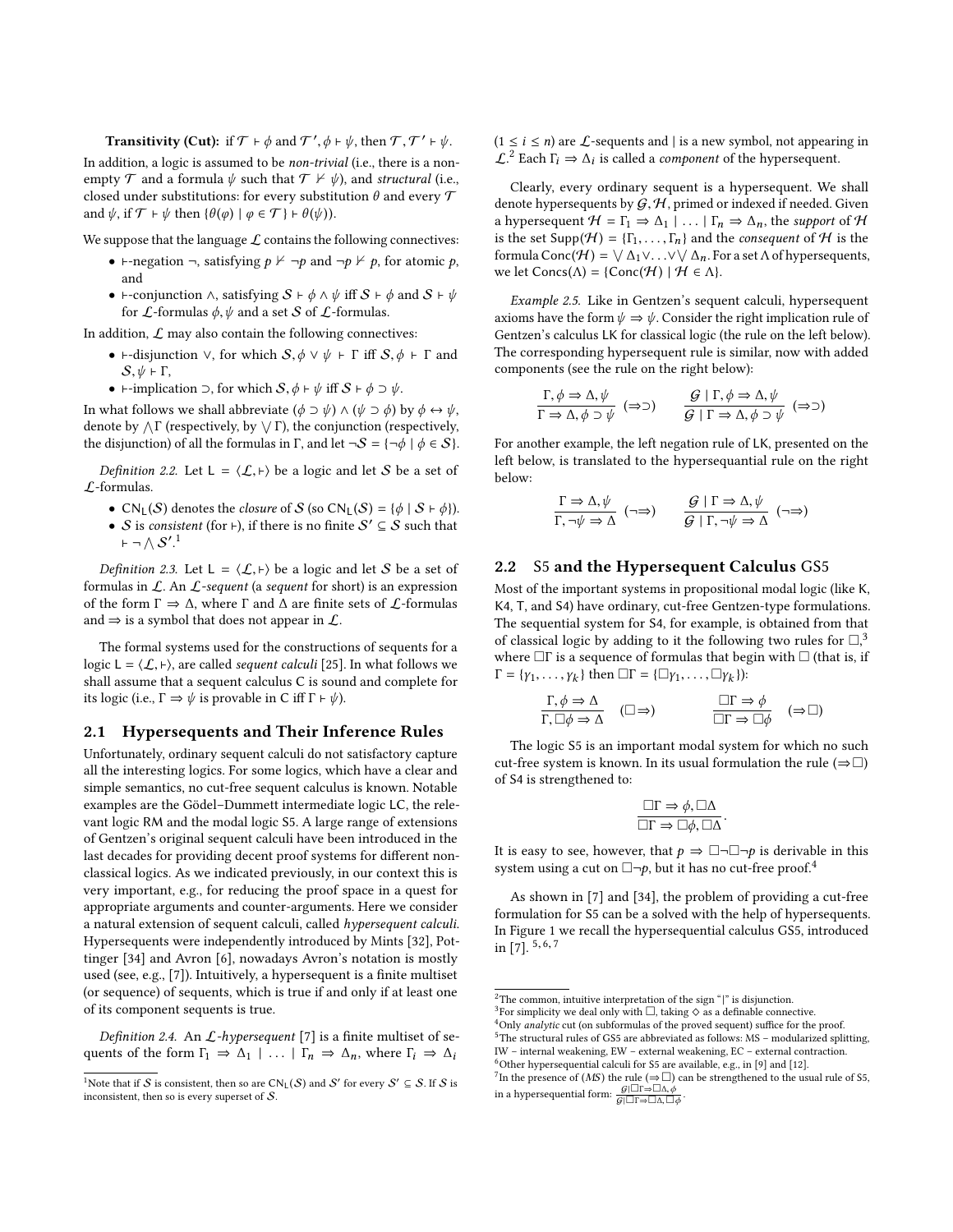<span id="page-2-0"></span>

| <b>Axioms:</b> $\varphi \Rightarrow \varphi$<br>Logical rules: |                                                                                                                                                                                                                                                                                                                                                                                 |  |                                                                                                                                                                                                    |                           |                                                                                                                                                                                                                       |
|----------------------------------------------------------------|---------------------------------------------------------------------------------------------------------------------------------------------------------------------------------------------------------------------------------------------------------------------------------------------------------------------------------------------------------------------------------|--|----------------------------------------------------------------------------------------------------------------------------------------------------------------------------------------------------|---------------------------|-----------------------------------------------------------------------------------------------------------------------------------------------------------------------------------------------------------------------|
|                                                                | $(\wedge \Rightarrow) \quad \frac{\mathcal{G} \mid \Gamma, \varphi, \psi \Rightarrow \Delta}{\mathcal{G} \mid \Gamma, \varphi \wedge \psi \Rightarrow \Delta}$                                                                                                                                                                                                                  |  | $(\vee \Rightarrow) \quad \frac{\mathcal{G}   \Gamma, \varphi \Rightarrow \Delta \quad \mathcal{G}   \Gamma, \psi \Rightarrow \Delta}{\mathcal{G}   \Gamma, \varphi \vee \psi \Rightarrow \Delta}$ |                           | $(\supset \Rightarrow) \quad \frac{\mathcal{G} \mid \Gamma \Rightarrow \varphi, \Delta \quad \mathcal{G} \mid \Gamma, \psi \Rightarrow \Delta}{\mathcal{G} \mid \Gamma, \varphi \Rightarrow \psi \Rightarrow \Delta}$ |
|                                                                | $(\Rightarrow \wedge) \quad \frac{\mathcal{G} \mid \Gamma \Rightarrow \varphi, \Delta \quad \mathcal{G} \mid \Gamma \Rightarrow \psi, \Delta}{\mathcal{G} \mid \Gamma \Rightarrow \varphi, \wedge \psi, \Delta} \qquad (\Rightarrow \vee) \quad \frac{\mathcal{G} \mid \Gamma \Rightarrow \varphi, \psi \Delta}{\mathcal{G} \mid \Gamma \Rightarrow \varphi \vee \psi, \Delta}$ |  |                                                                                                                                                                                                    |                           | $(\Rightarrow \supset) \qquad \frac{\mathcal{G} \mid \Gamma, \varphi \Rightarrow \psi, \Delta}{\mathcal{G} \mid \Gamma \Rightarrow \varphi \supset \psi, \Delta}$                                                     |
|                                                                | $(\neg \Rightarrow) \qquad \frac{\mathcal{G} \mid 1 \Rightarrow \varphi, \Delta}{\mathcal{G} \mid \Gamma \neg \varphi \to \Delta}$                                                                                                                                                                                                                                              |  | $(\Box \Rightarrow)$ $\frac{\mathcal{G} \mid \Gamma, \varphi \Rightarrow \Delta}{\mathcal{G} \mid \Gamma, \Box \varphi \Rightarrow \Delta}$                                                        |                           |                                                                                                                                                                                                                       |
|                                                                | $(\Rightarrow \neg)$ $\frac{\mathcal{G} \mid \Gamma, \varphi \Rightarrow \Delta}{\mathcal{G} \mid \Gamma \Rightarrow \neg \varphi \land \Delta}$                                                                                                                                                                                                                                |  | $(\Rightarrow \Box) \quad \frac{\mathcal{G} \mid \Box \Gamma \Rightarrow \varphi}{\mathcal{G} \mid \Box \Gamma \Rightarrow \Box \varphi}$                                                          |                           |                                                                                                                                                                                                                       |
| <b>Structural rules:</b>                                       |                                                                                                                                                                                                                                                                                                                                                                                 |  |                                                                                                                                                                                                    |                           |                                                                                                                                                                                                                       |
|                                                                | (Cut) $\frac{\mathcal{G}   \Gamma_1 \Rightarrow \varphi, \Delta \qquad \mathcal{G}   \varphi, \Gamma_2 \Rightarrow \Delta}{\mathcal{G}   \Gamma_1, \Gamma_2 \Rightarrow \Delta}$ (MS) $\frac{\mathcal{G}   \Box \Gamma_1, \Gamma_2 \Rightarrow \Box \Delta_1, \Delta_2}{\mathcal{G}   \Box \Gamma_1 \Rightarrow \Box \Delta_1   \Gamma_2 \Rightarrow \Delta_2}$                 |  |                                                                                                                                                                                                    |                           |                                                                                                                                                                                                                       |
|                                                                | (IW) $\frac{G \mid \Gamma_1 \Rightarrow \Delta_1}{G \mid \Gamma_1, \Gamma_2 \Rightarrow \Delta_1, \Delta_2}$                                                                                                                                                                                                                                                                    |  | (EC) $\frac{G s s}{G s}$                                                                                                                                                                           | (EW) $\frac{g}{G \mid s}$ |                                                                                                                                                                                                                       |
|                                                                |                                                                                                                                                                                                                                                                                                                                                                                 |  |                                                                                                                                                                                                    |                           |                                                                                                                                                                                                                       |

#### Figure 1: The hypersequent calculus GS5

*Example 2.6.* Below we show how  $\neg$ □ $\psi$  ⊃ □ $\neg$ □ $\psi$  (known as Axiom 5 in modal logic) can be proven in GS5:

$$
\frac{\Box \psi \Rightarrow \Box \psi}{\Box \psi, \neg \Box \psi \Rightarrow} (\neg \Rightarrow)
$$
\n
$$
\frac{\Box \psi \Rightarrow \Box \psi}{\Box \psi \Rightarrow (\text{MS})}
$$
\n
$$
\frac{\Box \psi \Rightarrow \neg \Box \psi \Rightarrow}{\Rightarrow \neg \Box \psi \mid \neg \Box \psi \Rightarrow} (\Rightarrow \neg)
$$
\n
$$
\frac{\neg \Box \psi \Rightarrow \Box \neg \psi \mid \neg \Box \psi \Rightarrow}{\Rightarrow \Box \neg \Box \psi \mid \neg \Box \psi \Rightarrow} (\Rightarrow \Box)
$$
\n
$$
\frac{\neg \Box \psi \Rightarrow \Box \neg \Box \psi}{\Rightarrow \Box \neg \Box \psi} (\text{IK X2})
$$
\n
$$
\frac{\neg \Box \psi \Rightarrow \Box \neg \Box \psi}{\Rightarrow \Box \neg \Box \psi} (\Rightarrow \neg)
$$

In [\[7\]](#page-7-19) it is shown that GS5 admits cut-elimination and that it corresponds to S5 in the following sense:

THEOREM 2.7. Let  $H = \Gamma_1 \Rightarrow \Delta_1 \mid ... \mid \Gamma_n \Rightarrow \Delta_n$  be a hypersequent, where for each  $1 \le i \le n$ ,  $\Gamma_i = \{y_1^i, \ldots, y_{n_i}^i\}$  and  $\Lambda = \{S_i^i, \ldots, S_j^i\}$  and  $\Lambda$  is derivable in CS5 if and only if the  $\Delta_i = {\delta_i^i, \ldots, \delta_i^i}$ . Then H is derivable in GS5 if and only if the following formula  $\tau(\mathcal{H})$  is a theorem of S5:<sup>[8](#page-2-1)</sup>

$$
\tau(\mathcal{H}) = \Box \left( \neg \gamma_1^1 \lor \dots \lor \neg \gamma_{m_1}^1 \lor \delta_1^1 \lor \dots \lor \delta_{l_1}^1 \right) \lor \dots
$$
  
 
$$
\lor \Box \left( \neg \gamma_1^n \lor \dots \lor \neg \gamma_{m_n}^n \lor \delta_1^n \lor \dots \lor \delta_{l_n}^n \right).
$$
 (1)

## 3 SEQUENT-BASED FRAMEWORKS

In logical argumentation, arguments have a specific structure according to the underlying language (see [\[11,](#page-7-5) [33,](#page-7-22) [35,](#page-7-23) [38\]](#page-7-24)). A natural representation of such an argument is by a sequent [\[4\]](#page-7-6) (Definition [2.3\)](#page-1-7).

Definition 3.1. Let  $L = \langle \mathcal{L}, \vdash \rangle$  be a logic and let S be a set of formulas in L.

• An L-argument (an argument, for short) is a single-conclusion L-sequent  $\Gamma \Rightarrow \psi$ ,<sup>[9](#page-2-2)</sup> where  $\Gamma \vdash \psi$ .  $\Gamma$  is called the *support set* of the argument and  $\psi$  its conclusion of the argument and  $\psi$  its conclusion.

• An L-argument based on S is an L-argument  $\Gamma \Rightarrow \psi$ , where  $\Gamma \subseteq \mathcal{S}$ . We denote by  $\text{Arg}_{\mathsf{L}}(\mathcal{S})$  the set of all the L-arguments that are based on S.

One of the advantages of sequent-based argumentation is that any logic with a corresponding sound and complete sequent calculus can be used as the core logic. Accordingly, the construction of arguments from simpler arguments is done by the inference rules of the sequent calculus.[10](#page-2-3)

Argumentation systems contain also attacks between arguments. In our case, attacks are represented by sequent elimination rules. Such a rule consists of an attacking argument (the first condition of the rule), an attacked argument (the last condition of the rule), conditions for the attack (the conditions in between) and a conclusion (the eliminated attacked sequent). The outcome of an application of such a rule is that the attacked sequent is 'eliminated'. The elimination of a sequent  $s = \Gamma \Rightarrow \Delta$  is denoted by  $\overline{s}$  or  $\Gamma \not\Rightarrow \Delta$ .

<span id="page-2-5"></span>Definition 3.2. A sequent elimination (or attack) rule is a rule  $R$ of the form:

$$
\frac{\Gamma_1 \Rightarrow \Delta_1 \quad \dots \quad \Gamma_n \Rightarrow \Delta_n}{\Gamma_n \not\Rightarrow \Delta_n} \quad \mathcal{R} \tag{2}
$$

Let  $L = \langle \mathcal{L}, \vdash \rangle$  be a logic with a sequent calculus C and let R be an elimination rule as above. If

- (1)  $\Gamma \Rightarrow \psi \in \text{Arg}_{\mathsf{L}}(\mathcal{S})$  is an instance of  $\Gamma_1 \Rightarrow \Delta_1$ ,<br>(2)  $\Gamma' \rightarrow \psi' \in \text{Arg}_{\mathsf{L}}(\mathcal{S})$  is an instance of  $\Gamma \rightarrow \Delta$
- (2)  $\Gamma' \Rightarrow \psi' \in \text{Arg}_{\mathbb{L}}(\mathcal{S})$  is an instance of  $\Gamma_n \Rightarrow \Delta_n$ , and (3) all the other conditions of  $\mathcal{R}$  (i.e.  $\Gamma_i \Rightarrow \Delta_i$  for  $i = 2$
- (3) all the other conditions of  $\mathcal R$  (i.e.,  $\Gamma_i \Rightarrow \Delta_i$  for  $i = 2, \ldots, n-1$ ) are provable in C,

<span id="page-2-4"></span>we say that the argument  $\Gamma \Rightarrow \psi \mathcal{R}$ -attacks the argument  $\Gamma' \Rightarrow \psi'$ .

<span id="page-2-2"></span><span id="page-2-1"></span><sup>&</sup>lt;sup>8</sup>That is, the sequent  $\Rightarrow \tau(\mathcal{H})$  is derivable in a standard *ordinary* sequential formulation of S5 (like the one described above). <sup>9</sup>Set signs in arguments are omitted.

<span id="page-2-3"></span><sup>&</sup>lt;sup>10</sup>See [\[4\]](#page-7-6) for further advantages of the sequent-based approach.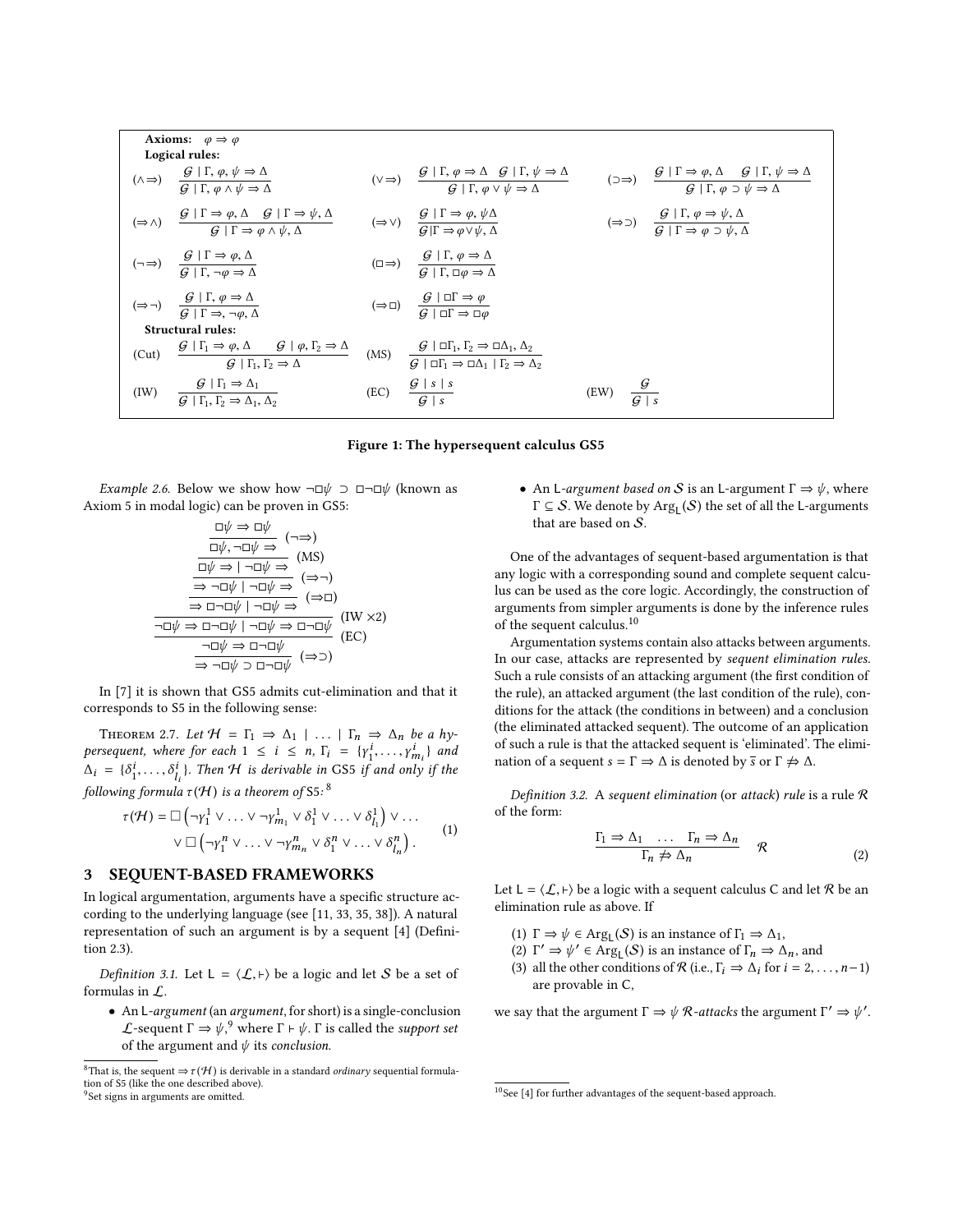Example 3.3. We refer to [\[4,](#page-7-6) [39\]](#page-7-25) for a definition of many sequent elimination rules. Below are three of them (assuming that  $\Gamma_2 \neq \emptyset$ ):

Defeat (Def):  $\Gamma_1 \Rightarrow \psi_1 \Rightarrow \psi_1 \Rightarrow \neg \wedge \Gamma_2 \quad \Gamma_2 \Rightarrow \psi_2$  $\Gamma_2 \not\Rightarrow \psi_2$ Undercut (Ucut):  $\frac{\Gamma_1 \Rightarrow \psi_1 \Rightarrow \psi_1 \leftrightarrow \neg \wedge \Gamma_2 \quad \Gamma_2, \Gamma'_2 \Rightarrow \psi_2}{\Gamma_1 \rightarrow \Gamma_2 \quad \Gamma_1 \rightarrow \Gamma_2 \quad \Gamma_2 \rightarrow \Gamma_2 \quad \Gamma_1 \rightarrow \Gamma_2 \quad \Gamma_2 \rightarrow \Gamma_2 \quad \Gamma_1 \rightarrow \Gamma_2 \quad \Gamma_1 \rightarrow \Gamma_2 \quad \Gamma_1 \rightarrow \Gamma_2 \quad \Gamma_2 \rightarrow \Gamma_2 \quad \Gamma_1 \rightarrow \Gamma_2 \quad \Gamma_1 \rightarrow \Gamma_2 \quad \Gamma_1 \rightarrow \Gamma_2 \quad \Gamma_2 \rightarrow \Gamma_2 \quad$  $\Gamma_2, \Gamma'_2 \nRightarrow \psi_2$ Consistency Undercut (ConUcut):  $\Rightarrow \neg \wedge \Gamma$   $\Gamma, \Gamma' \Rightarrow \psi$  $\Gamma, \Gamma' \nRightarrow \psi$ 

A sequent-based argumentation framework is now defined as follows:

<span id="page-3-6"></span>Definition 3.4. A sequent-based argumentation framework for a set of formulas S based on a logic L =  $\langle \mathcal{L}, \vdash \rangle$  and a set ER of sequent elimination rules, is a pair  $\mathcal{H}_{\text{L-ER}}(S) = \langle \text{Arg}_{\text{L}}(S), \mathcal{A} \rangle$ <br>where  $\mathcal{A} \subset \text{Arg}_{\text{L}}(S) \times \text{Arg}_{\text{L}}(S)$  and  $(a, a_2) \in \mathcal{A}$  iff there is an where  $\mathcal{A} \subseteq \text{Arg}_{\mathsf{L}}(\mathcal{S}) \times \text{Arg}_{\mathsf{L}}(\mathcal{S})$  and  $(a_1, a_2) \in \mathcal{A}$  iff there is an  $\mathcal{B} \in \text{EP}$  such that a  $\mathcal{B}$ -attacks as  $\mathcal{R} \in \mathsf{ER}$  such that  $a_1$   $\mathcal{R}$ -attacks  $a_2$ .

In what follows, to shorten a bit the notations, when the set ER of the elimination rules is known or arbitrary, we shall omit it from the notation of the argumentation framework at hand, and just write  $\mathcal{AF}_L(\mathcal{S})$ .

<span id="page-3-2"></span>*Example 3.5.* Consider the set  $S = {\sqcup (p \lor q), \sqcup (p \lor \neg q), \sqcup \neg p, r}$ of S5-formulas. Let  $\mathcal{AF}_{55, {[\text{Def}]}}(S) = \langle \text{Arg}_{55}(S), \mathcal{A} \rangle$  be the argu-<br>montation framework for S, boged on S5 and the strack rule Defect. mentation framework for S, based on S5 and the attack rule Defeat. The following ordinary sequent arguments are part of  $\text{Arg}_{\text{SS}}(\mathcal{S})$ :

 $a_0 = r \Rightarrow r$  $a_1 = \Box(p \lor q) \Rightarrow \Box(p \lor q)$  $a_2 = \Box(p \lor \neg q) \Rightarrow \Box(p \lor \neg q)$  $a_3 = \Box \neg p \Rightarrow \Box \neg p$  $a_4 = \Box(p \lor \neg q), \Box \neg p \Rightarrow \neg \Box(p \lor q)$  $a_5 = \Box(p \lor q), \Box \neg p \Rightarrow \neg \Box(p \lor \neg q)$  $a_6 = \Box(p \lor q), \Box(p \lor \neg q) \Rightarrow \neg \Box \neg p$ 

Figure [2](#page-3-1) depicts a graphical representation of these arguments and the attacks between them.

<span id="page-3-1"></span>

Figure 2: Part of the sequent-based argumentation graph for  $S = \{\Box(p \lor q), \Box(p \lor \neg q), \Box \neg p, r\}$  (Example [3.5\)](#page-3-2)

Given a (sequent-based) argumentation framework  $\mathcal{AF}_{L}(S)$ , we can apply Dung-style semantics [\[23\]](#page-7-26) to it, to determine what combinations of arguments (called extensions) can collectively be accepted from  $\mathcal{AF}_L(\mathcal{S})$ . This is defined next.

<span id="page-3-4"></span>Definition 3.6. Let  $\mathcal{H}_{\text{L}}(S) = \langle \text{Arg}_{\text{L}}(S), \mathcal{A} \rangle$  be an argumenta-<br>n framework and let  $S \subseteq \text{Arg}_{\text{L}}(S)$  be a set of arguments tion framework and let  $S \subseteq \text{Arg}_{L}(S)$  be a set of arguments.

- S *attacks* an argument *a* if there is an  $a' \in S$  such that  $(a', a) \in \mathcal{A}$ .  $(a', a) \in \mathcal{A};$ <br>S defends ar
- S defends an argument a if S attacks every attacker of a;
- S is *conflict-free* if there are no arguments  $a_1, a_2 \in S$  such that  $(a_1, a_2) \in \mathcal{A}$ ;
- S is admissible if it is conflict-free and it defends all of its elements.

An admissible set that contains all the arguments that it defends is a complete extension of  $\mathcal{AF}_{L}(S)$ . Below are definitions of some particular complete extensions of  $\mathcal{AF}_L(\mathcal{S})$ :

- the grounded extension of  $\mathcal{AF}_{L}(S)$  is the minimal (with respect to  $\subseteq$ ) complete extension of Arg<sub>L</sub>(S),<sup>[11](#page-3-3)</sup>
- a preferred extension of  $\mathcal{AF}_L(S)$  is a maximal (with respect to  $\subseteq$ ) complete extension of Arg<sub>L</sub>( $\mathcal{S}$ ),
- a stable extension of  $\mathcal{AF}_L(S)$  is a complete extension of  $\mathrm{Arg}_{\mathsf{L}}(\mathcal{S})$  that attacks every argument not in it.

In what follows we shall refer to either complete (cmp), grounded (gr), preferred (prf) or stable (stb) semantics as completeness-based semantics. We denote by  $Ext_{sem}(\mathcal{AF}_1(S))$  the set of all the extensions of  $\mathcal{AF}_1(S)$  under the semantics sem  $\in \{\text{cmp}, \text{gr}, \text{prf}, \text{stb}\}.$ The subscript is omitted when this is clear from the context.

<span id="page-3-5"></span>Example 3.7. Consider  $\mathcal{AF}_{S5, {[\text{Def}]}}(S)$ , the argumentation frame-<br>rk from Example 3.5. Note that the argument  $a_2$  is not attacked work from Example [3.5.](#page-3-2) Note that the argument  $a_0$  is not attacked. Moreover, any attacker of  $a_0$  would have an inconsistent support, and so it is counter-attacked by arguments of the form  $\Rightarrow r \vee \neg r$ . Therefore,  $a_0$  is in the grounded extension of  $\mathcal{AF}_{\mathsf{S5}, \{\mathsf{def}\}}(\mathcal{S})$ .

<span id="page-3-7"></span>Definition 3.8. Given a sequent-based argumentation framework  $\mathcal{AF}_L(\mathcal{S})$ , the semantics as defined in Def. [3.6](#page-3-4) induce corresponding entailment relations:  $S \vdash_{\text{sem}}^{\Omega} \phi(S \vdash_{\text{sem}}^{\cup} \phi)$  iff for every (some)<br>extension  $\mathcal{E} \in \text{Ext}$  ( $\mathcal{F}(\mathcal{F})$ ) there is an argument  $\Gamma \to \phi \in \mathcal{E}$ extension  $\mathcal{E} \in \text{Ext}_{sem}(\mathcal{AF}_L(\mathcal{S}))$ , there is an argument  $\Gamma \Rightarrow \phi \in \mathcal{E}$ for some  $\Gamma \subseteq \mathcal{S}$ . Since the grounded extension is unique,  $\vdash_{\text{gr}}^{\cap}$  and  $\vdash_{\text{gr}}^{\cup}$  coincide, so both of them can be denoted by  $\vdash_{\text{gr}}$ .

*Example 3.9.* In Example [3.7](#page-3-5) we have that  $S \sim_{gr} r$ , while  $S \sim_{gr} \phi$ for any  $\phi \in S \setminus \{r\}$ . Thus, for sem  $\in \{\text{cmp}, \text{prf}, \text{stb}\}\)$ , we have that  $S \sim_{\text{sem}}^{\text{O}} \phi$ . On the other hand, for every  $\psi \in S$ , it holds that  $S \sim_{\text{sem}}^{\text{O}} \psi$ .

To define hypersequent-based argumentation frameworks, it is not enough to simply take the hypersequent inference rules to create arguments. A new definition of arguments is required and sequent elimination rules should be turned into hypersequent elimination rules. This is what we will do in the next section.

## <span id="page-3-0"></span>4 HYPERSEQUENT-BASED FRAMEWORKS

Given a logic  $L = \langle \mathcal{L}, \vdash \rangle$  with a sound and complete hypersequent calculus H, in what follows an argument (or an L-hyperargument) is an  $\mathcal{L}$ -hypersequent (i.e., whose components are  $\mathcal{L}$ -sequents) that is provable in H. Since a sequent is a particular case of a hypersequent and hypersequent calculi generalize sequent calculi, arguments in the sense of the previous sections are particular cases of the arguments according to the new definition.

An argument based on a set S (of formulas in  $\mathcal{L}$ ), is an Lhyperargument H such that every  $\Gamma \in \text{Supp}(\mathcal{H})$  is a subset of

<span id="page-3-3"></span> $^{11}{\rm It}$  is well-known [\[23\]](#page-7-26) that the grounded extension is unique for a given framework.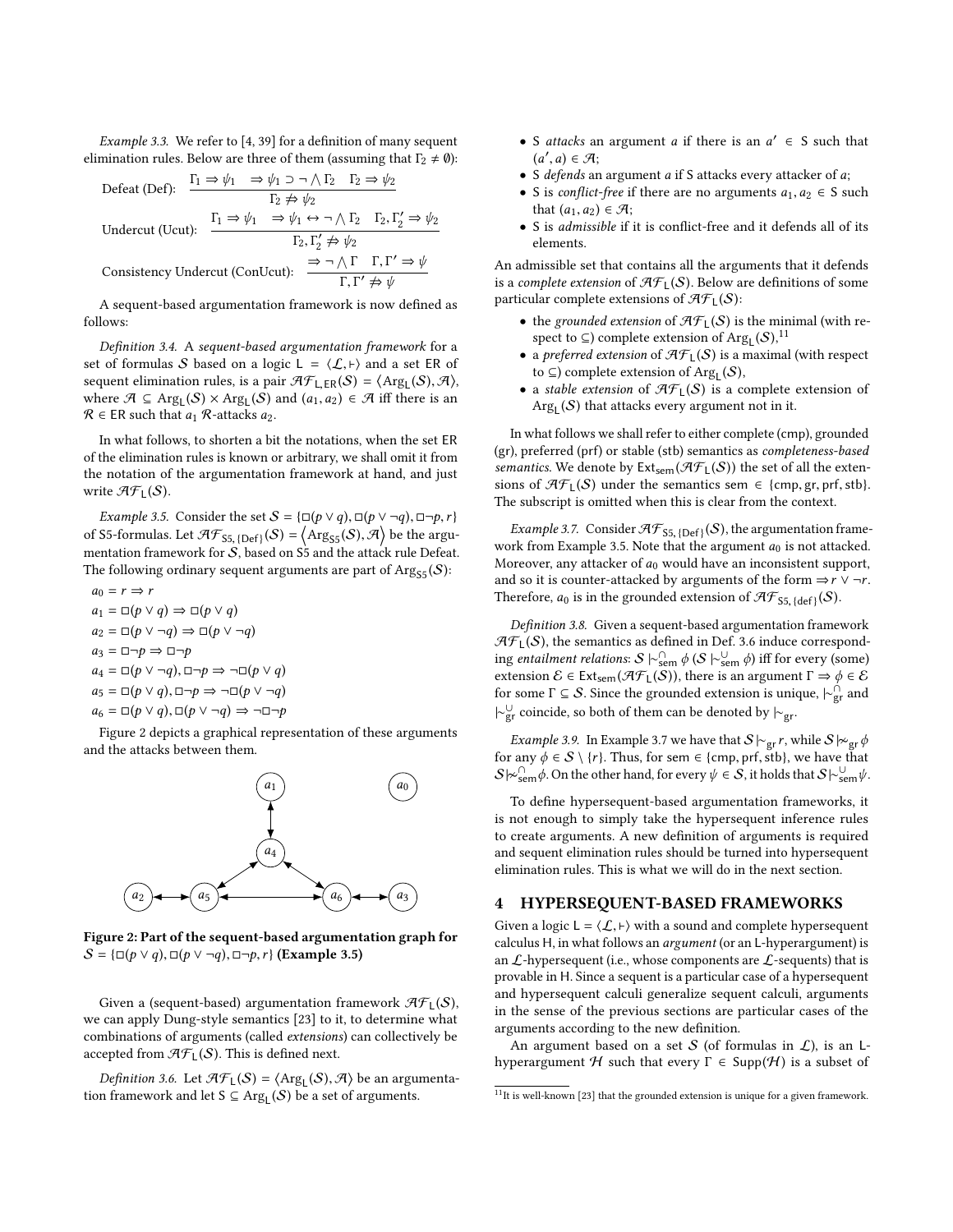S. In what follows we shall continue to denote by  $\text{Arg}_{\mathsf{L}}(\mathcal{S})$  the set of arguments that are based on S.

As before, arguments are constructed by the inference rules of the hypersequent calculus under consideration. For the attack rules we continue to denote by  $\overline{\mathcal{H}}$  the elimination of the hypersequent  $H$ . The structure of such rules remains the same as before as well: the first hypersequent in the conditions of the rule is the attacking argument, the last hypersequent is the attacked argument, and the rest of the conditions are to be satisfied for the attack to take place.

<span id="page-4-8"></span>*Example 4.1.* Let  $G, H$  be two arguments,  $\emptyset \neq \Delta_j \in \{\Delta_1, \ldots, \Delta_j\}$  $\Delta_m$ } = Supp(H) and  $\Delta'_j \subseteq \Delta_j$ . Below are hypersequential counterparts of the elimination rules Defeat. Undercut and Consistency Undercut in Example [3.3.](#page-2-4)

$$
\frac{G \Rightarrow \text{Conc}(G) \supset \neg \wedge \Delta_j \mathcal{H}}{\overline{\mathcal{H}}} \text{Def}_H
$$
\n
$$
\frac{G \Rightarrow \text{Conc}(G) \leftrightarrow \neg \wedge \Delta'_j \mathcal{H}}{\overline{\mathcal{H}}} \text{Ucut}_H
$$
\n
$$
\frac{\Rightarrow \neg \wedge_{i=1}^m \wedge \Delta_i \mathcal{H}}{\overline{\mathcal{H}}} \text{ConUcut}_H
$$

The notion of attack between hypersequents is the same as in Definition [3.2,](#page-2-5) except that sequents are replaced by hypersequents and the sequent calculus C is replaced by a hypersequent calculus H. Now, a hypersequent-based argumentation framework can be defined in a similar way as that of a sequent-based argumentation framework (cf. Definition [3.4\)](#page-3-6).

Definition 4.2. A hypersequent-based argumentation framework for a set of formulas S based on a logic  $L = \langle \mathcal{L}, \vdash \rangle$  and a set ER of hypersequent elimination rules, is a pair  $\mathcal{H}_{LER}(S) = \langle \text{Arg}_{L}(S), \mathcal{A} \rangle$ , where  $\mathrm{Arg}_{\mathsf{L}}(\mathcal{S})$  a set of arguments (i.e., a set of L-hyperarguments),  $\mathcal{A} \subseteq \text{Arg}_{\mathsf{L}}(\mathcal{S}) \times \text{Arg}_{\mathsf{L}}(\mathcal{S})$ , and  $(\mathcal{H}_1, \mathcal{H}_2) \in \mathcal{A}$  iff there is an  $\mathcal{R} \in \mathsf{ER}$ <br>such that  $\mathcal{H}_1$ .  $\mathcal{R}_2$  attacks  $\mathcal{H}_2$ . such that  $H_1$  R-attacks  $H_2$ .

Like before, we will omit the subscript ER when the set of elimination rules is known or arbitrary.

<span id="page-4-3"></span>Example 4.3. Recall the sequent-based argumentation framework  $\mathcal{AF}_{55, [Def]}(\mathcal{S})$  for the set  $\mathcal{S} = {\square(p \lor q), \square(p \lor \neg q), \square \neg p, r}$ <br>and the arguments *lacely de de de de Co* de Co Arg (S) When and the arguments { $a_0, a_1, a_2, a_3, a_4, a_5, a_6$ } ⊆ Arg<sub>S5</sub>(S). When generalizing to hypersequents the following three arguments are part of  $\text{Arg}_{SS}(S)$ :

$$
a_7 = \Box(p \lor \neg q) \Rightarrow \neg \Box(p \lor q) \mid \Box \neg p \Rightarrow \neg \Box(p \lor q)
$$
  
\n
$$
a_8 = \Box(p \lor q) \Rightarrow \neg \Box(p \lor \neg q) \mid \Box \neg p \Rightarrow \neg \Box(p \lor \neg q)
$$
  
\n
$$
a_9 = \Box(p \lor q) \Rightarrow \neg \Box \neg p \mid \Box(p \lor \neg q) \Rightarrow \neg \Box \neg p
$$

Moreover, by using  $\text{Def}_H$  instead of Def as the attack rule, addi-<br>nal attacks are available as well. For the graphical representation tional attacks are available as well. For the graphical representation see Figure [3,](#page-4-1) in which the dashed part represents the ordinary sequent-based framework and the solid part represents the new arguments and attacks in the hypersequent-based framework.<sup>[12](#page-4-2)</sup>

<span id="page-4-1"></span>

Figure 3: Extension of Figure [2](#page-3-1) (the dashed graph) to hypersequents (Example [4.3\)](#page-4-3).

Given a hypersequent-based argumentation framework  $\mathcal{AF}_{L}(S)$ , Dung-style semantics are defined in an equivalent way to those in Definition [3.6,](#page-3-4) and so are the corresponding entailment relations (cf. Definition [3.8\)](#page-3-7).

<span id="page-4-5"></span>Definition 4.4. Given a hypersequent-based argumentation framework  $\mathcal{AF}_L(\mathcal{S})$ , we denote  $\mathcal{S} \models^{\cap}_{H, \text{sem}} \phi \left( \mathcal{S} \models^{\cup}_{H, \text{sem}} \phi \right)$  iff for every work 313 [(S), we denote  $S \upharpoonright H$ , sem  $\psi \upharpoonright H$ , sem  $\psi$ ) in for every (some)  $\mathcal{E} \in Ext_{\text{sem}}(\mathcal{H}\mathcal{F}_L(\mathcal{S}))$  there is an argument  $\mathcal{H} \in \mathcal{E}$  such that Conc $(H) = \phi$  and  $\bigcup$  Supp $(H) \subseteq S$ .<sup>[13](#page-4-4)</sup>

# <span id="page-4-0"></span>5 SOME PROPERTIES OF THE INDUCED ENTAILMENT RELATIONS

In this section we consider some of the properties of the entailment relations  $\vdash^{\cap}_{H \text{ sem}}$  and  $\vdash^{\cup}_{H \text{ sem}}$  defined in Definition [4.4.](#page-4-5) We start in Examples  $\Gamma_{H,\text{sem}}^{\bullet}$  and  $\Gamma_{H,\text{sem}}^{\bullet}$  defined in Definition 4.4. We start in<br>a general setting, taking a logic L =  $\langle L, \vdash \rangle$ , with its hypersequent calculus H, as the core logic of a hypersequent-based argumentation framework  $\mathcal{AF}_1(S)$ , induced by the set of formulas S and the attack rules ConUcut<sub>H</sub> together with either Ucut<sub>H</sub> or Def<sub>H</sub>. In what follows we shall sometimes abbreviate  $h^0$  (for any sem  $\epsilon$ what follows, we shall sometimes abbreviate  $\vdash^{\cap}_{H,sem}$  (for any sem ∈<br>(cmp qr, prf, stb)) by  $\vdash^{\cap}_{H}$  and  $\vdash^{\cup}_{H}$ {cmp, gr, prf, stb}) by  $\vdash^\cap$ , and  $\vdash^\cup_{H,\text{sem}}$  by  $\vdash^\cup$ .

<span id="page-4-7"></span>PROPOSITION 5.1. If S is consistent or conflict-free, ⊢,  $\vdash^{\cap}$ , and  $\vdash^{\cup}$ coincide.

PROOF. It is easy to see that under either of the conditions of the proposition  $\text{Arg}_{\mathsf{L}}(\mathcal{S})$  is conflict-free. The proof then follows from the fact that in this case  $Ext_{sem}(\mathcal{AF}_L(S)) = \{Arg_L(S)\}.$ 

<span id="page-4-6"></span>LEMMA 5.2. Let  ${\mathcal H}$  be a hypersequent such that  $\bigcup$  Supp $({\mathcal H})$  is not consistent, and let  $\mathcal{E} \in \text{Ext}_{sem}(\mathcal{AF}_L(\mathcal{S}))$  for some sem  $\in \{\text{cmp}, \text{gr}, \text{prf}, \text{stb}\}.$ In the presence of ConUcut $_H$ , we have that:

a)  $H \notin \mathcal{E}$ , and b)  $\mathcal E$  defends arguments from attacks by  $\mathcal H$ .

Proof. Since  $\Gamma_H = \bigcup$  Supp $(H)$  is inconsistent,  $G = \Rightarrow \neg \wedge \Gamma_H$ is provable. Note that  $G$  cannot be attacked since it has an empty

<span id="page-4-2"></span> $^{12}{\rm In}$  case of Undercut attacks, the arrows from  $a_1$  to  $a_4,$  from  $a_2$  to  $a_5,$  and from  $a_3$  to  $a<sub>6</sub>$  should be removed.

<span id="page-4-4"></span> $13$ Again, the subscript H will be omitted when this is clear from the context.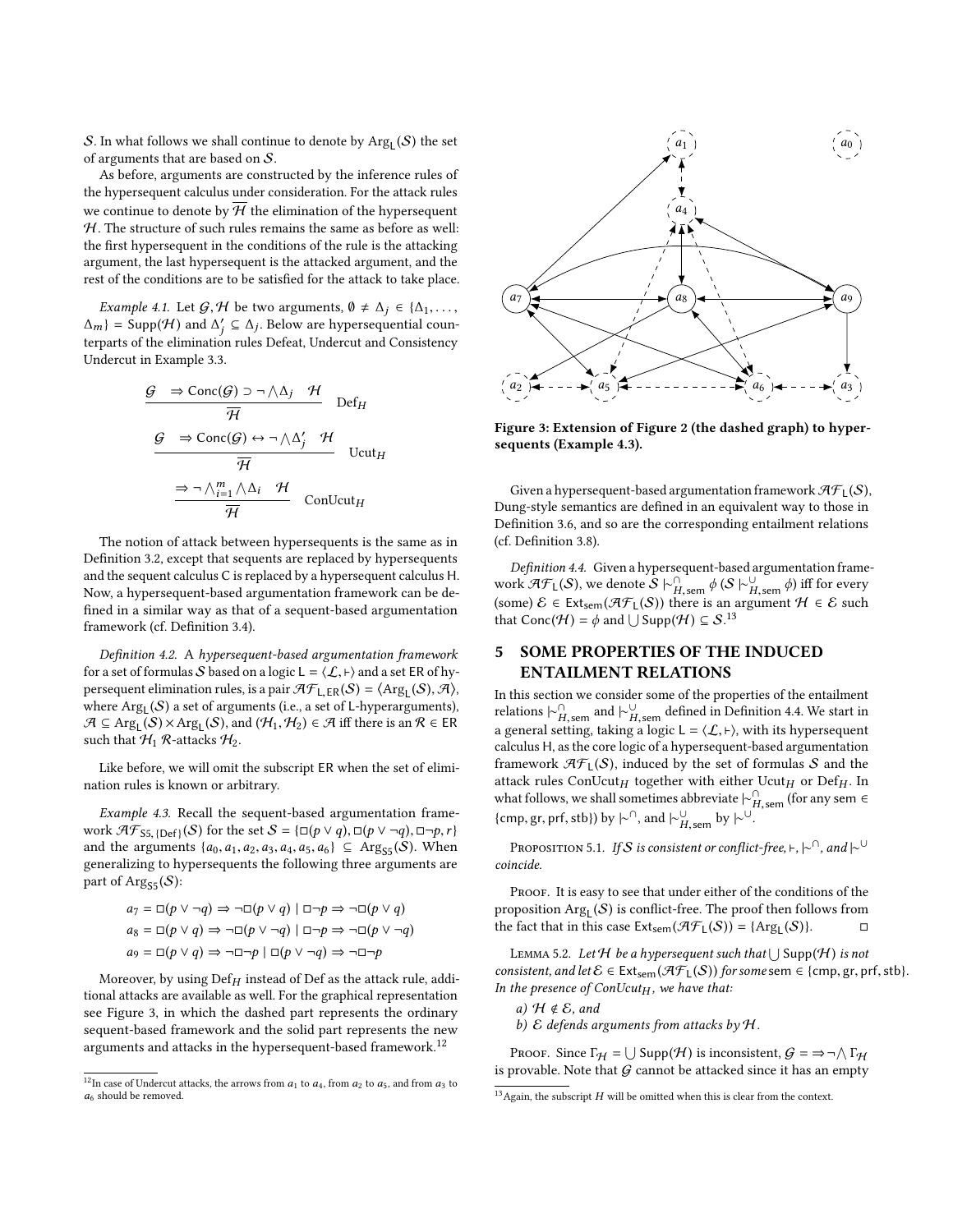support, and so  $G \in \text{Ext}_{\text{grd}}(\mathcal{AF}_L(\mathcal{S})) \subseteq \mathcal{E}^{14}$  $G \in \text{Ext}_{\text{grd}}(\mathcal{AF}_L(\mathcal{S})) \subseteq \mathcal{E}^{14}$  $G \in \text{Ext}_{\text{grd}}(\mathcal{AF}_L(\mathcal{S})) \subseteq \mathcal{E}^{14}$  Moreover, G ConUcut $H$ attacks H, thus  $H \notin \tilde{\mathcal{E}}$  (otherwise  $\mathcal E$  is not conflict free), and  $\mathcal E$ defends any argument  $\mathcal{H}'$  that is attacked by  $\mathcal{H}$ .

PROPOSITION 5.3. We say that  $|∼$  is paraconsistent if it is not trivialized in the presence of inconsistency: for all atoms  $p \neq q$  it holds that p, ¬p  $\sim q$ . Then  $\sim^{\circ}$  and  $\sim^{\circ}$  are paraconsistent.

PROOF. Let  $S = \{p, \neg p\}$ . If  $S \vdash^{\cup} q$  then there is some  $\mathcal{E} \in$ Ext<sub>sem</sub>( $\mathcal{AF}_L(\mathcal{S})$ ) and some  $\mathcal{H} \in \mathcal{E}$  such that  $\bigcup \text{Supp}(\mathcal{H}) \subseteq \mathcal{S}$ and Conc( $H$ ) = q. Since q does not share any atoms with S,  $\mathcal{S} \subseteq \bigcup \mathsf{Supp}(\mathcal{H}).$  However, then  $\mathsf{Supp}(\mathcal{H})$  is inconsistent and so, by Lemma [5.2,](#page-4-6)  $\mathcal{H} \notin \mathcal{E}$ . Thus  $S \not\sim^{\cup} q$ . Since  $\vdash^{\cap} \subset \vdash^{\cup}$ , we have that  $S \not\approx^{\cap} q$  as well. S  $\vert\approx\vert\alpha\vert$  q as well.

PROPOSITION 5.4. We say that  $|∼$  is non-monotonic if it does not satisfy monotonicity (Definition [2.1\)](#page-0-0), i.e., there are  $\mathcal{S}_1$ ,  $\mathcal{S}_2$  and  $\phi$  such that  $S_1$   $\sim \phi$  but  $S_1, S_2 \Join \phi$ . Then  $\mid \sim \cap$  is non-monotonic.

PROOF. Let  $S_1 = \{p\}$  and  $S_2 = \{\neg p\}$ . Given a complete (and so conflict-free) extension  $\mathcal{E}$  of  $\mathcal{S}_1 \cup \mathcal{S}_2$ , if a hypersequent  $\mathcal{H}$  such that Conc( $\mathcal{H}$ ) = p is in  $\mathcal{E}$ , there is no hypersequent  $\mathcal{H}'$  in  $\mathcal{E}$  in which Conc( $\mathcal{H}$ ) =  $\neg$  and vice-verse. It follows that according to which Conc( $H$ ) =  $\neg p$  and vice-versa. It follows that according to skeptical semantics it is not possible to infer both  $p$  and  $\neg p$  from  $S_1 \cup S_2$ , although by Proposition [5.1](#page-4-7) p follows from  $S_1$  and  $\neg p$ follows from  $S_2$ .

Next, we consider the rationality postulates introduced in [\[1,](#page-7-27) [17\]](#page-7-28) for having a quality measure for the different argumentation frameworks in the literature. The next definitions allow us to adapt those postulates to our notions and notations.

Definition 5.5. Let  $L = \langle \mathcal{L}, \vdash \rangle$  be a logic and let  $\mathcal{T}$  be a set of *L*-formulas. A subset *C* of  $T$  is a minimal conflict of  $T$  (w.r.t. ⊦), if C is inconsistent and for any  $c \in C$ , the set  $C \setminus \{c\}$  is consistent. We denote by Free $(\mathcal{T})$  the set of formulas in  $\mathcal T$  that are not part of any minimal conflict of  $\mathcal T$ .

Definition 5.6. We say that an argument  $\mathcal{H}' = \Gamma'_1 \Rightarrow \phi'_1 \mid \dots \mid$ <br>  $\Rightarrow \phi'_2$  is a sub-argument of an argument  $\mathcal{H} = \Gamma_1 \Rightarrow \phi_1 \mid \dots \mid$  $\Gamma'_m \Rightarrow \phi'_m$  is a sub-argument of an argument  $H = \Gamma_1 \Rightarrow \phi_1 \mid \dots \mid$ <br> $\Gamma_n \rightarrow \phi_n$  if for each  $i \in \{1, \dots, m\}$  there is a  $i \in \{1, \dots, n\}$  such  $\Gamma_n \Rightarrow \phi_n$ , if for each  $i \in \{1, \ldots, m\}$  there is a  $j \in \{1, \ldots, n\}$  such that  $\Gamma'_i \subseteq \Gamma_j$ . The set of sub-arguments of  $H$  is denoted  $\text{Sub}(\mathcal{H})$ .

In our terms, then, the rationality postulates of [\[1,](#page-7-27) [17\]](#page-7-28) are expressible as follows:

Definition 5.7. Given a hypersequent-based argumentation framework  $\mathcal{AF}_L(\mathcal{S})$ , the following properties refer to any extension  $\mathcal{E} \in \text{Ext}_{sem}(\mathcal{AF}_L(\mathcal{S}))$ .<sup>[15](#page-5-1)</sup>

- closure of extensions:  $Concs(\mathcal{E}) = CN_L(Concs(\mathcal{E})).$
- closure under sub-arguments: if  $H \in \mathcal{E}$  then  $\text{Sub}(\mathcal{H}) \subseteq \mathcal{E}$ .
- consistency:  $Concs(\mathcal{E})$  is consistent.
- free precedence:  $Arg_{L}(Free(S)) \subseteq \mathcal{E}$ .

For the proofs of the rationality postulates, we consider the logic S5 and its corresponding hypersequent calculus GS5 as the core logic of a hypersequent-based argumentation framework  $\mathcal{AF}_{S5}(\mathcal{S}),$ like above, induced by the set of formulas  $S$  and the attack rules

<span id="page-5-0"></span>

<span id="page-5-1"></span><sup>&</sup>lt;sup>15</sup>Thus, the postulates are in fact relative to sem-extensions, but in what follows we shall show them for every sem  $\in$  {cmp, gr, prf, stb}.

Ucut<sub>H</sub> or Def<sub>H</sub>. For free-precedence we shall also assume ConUcut<sub>H</sub>.<br>Below are modularized versions of some postulates Below are modularized versions of some postulates.

<span id="page-5-5"></span>Definition 5.8. Let  $\mathcal{E} \in Ext_{sem}(\mathcal{AF}_{S5}(S))$  and let  $\Gamma \subseteq S$ . In what follows we denote:

- $\Gamma_{\Box} = {\Box y \mid \Box y \in \Gamma}$
- $\mathcal{E}_{\Box} = \{ \mathcal{H} \in \mathcal{E} \mid \mathcal{H} = \Box \Gamma_1 \Rightarrow \Box \Delta_1 \mid \ldots \mid \Box \Gamma_n \Rightarrow \Box \Delta_n \}.^{16}$  $\mathcal{E}_{\Box} = \{ \mathcal{H} \in \mathcal{E} \mid \mathcal{H} = \Box \Gamma_1 \Rightarrow \Box \Delta_1 \mid \ldots \mid \Box \Gamma_n \Rightarrow \Box \Delta_n \}.^{16}$  $\mathcal{E}_{\Box} = \{ \mathcal{H} \in \mathcal{E} \mid \mathcal{H} = \Box \Gamma_1 \Rightarrow \Box \Delta_1 \mid \ldots \mid \Box \Gamma_n \Rightarrow \Box \Delta_n \}.^{16}$

Definition 5.9. Given a hypersequent-based argumentation framework  $\mathcal{AF}_{S5}(S)$ , the following properties refer to any extension  $\mathcal{E} \in \text{Ext}_{sem}(\mathcal{AF}_{S5}(S)).$ 

- modular closure:
- $\Box CN_{S5}(Concs(\mathcal{E}_{\Box})) \subseteq Concs(\mathcal{E}_{\Box}) \subseteq CN_{S5}(Concs(\mathcal{E}_{\Box})).$
- modular consistency: Concs( $\mathcal{E}_{\Box}$ ) is consistent.

<span id="page-5-4"></span>PROPOSITION 5.10.  $\mathcal{AF}_{S5}(S)$  with Def<sub>H</sub> or Ucut<sub>H</sub> satisfies modular closure of extensions, closure under sub-arguments and modular consistency. In the presence of  $ConUcut_H$ , it satisfies free precedence.

PROOF. The following facts about derivability in GS5 will be (implicitly) used:

<span id="page-5-3"></span>Lemma 5.11.

- (1) If  $G_1 | \Gamma_1 \Rightarrow \phi_1$  and  $G_2 | \Gamma_2, \phi_1 \Rightarrow \phi_2$  are derivable in GS5, then  $G_1 \mid G_2 \mid \Gamma_1, \Gamma_2 \Rightarrow \phi_2$  is derivable in GS5.
- (2) If  $G \mid \Gamma \Rightarrow \phi \supset \psi$ ,  $\Delta$  is derivable in GS5 then so is  $G \mid \Gamma, \phi \Rightarrow$ ψ, <sup>∆</sup>.
- (3) If  $G \mid \Delta \Rightarrow \phi$  is derivable in GS5 then so is  $G \mid \Rightarrow \neg \phi \supset$  $\neg \wedge \Delta$ .
- (4) If  $\mathcal{G} \mid \Rightarrow \phi \supset \neg \wedge \Gamma'$  is derivable in GS5 then  $\mathcal{G} \mid \Rightarrow \phi \supset \neg \wedge \Gamma$  is derivable in GS5 for  $\Gamma' \subset \Gamma$  $\neg \wedge \Gamma$  is derivable in GS5 for  $\Gamma' \subseteq \Gamma$ .
- (5) If  $\Gamma_1 \Rightarrow \phi_1 \mid \ldots \mid \Gamma_n \Rightarrow \phi_n$  is derivable in GS5  $\Gamma_1, \ldots, \Gamma_n \Rightarrow$  $\phi_1, \ldots, \phi_n$  is also derivable in GS5.
- (6) If  $G \mid \Gamma \Rightarrow \Box \phi$  is derivable in GS5, then so is  $G \mid \Gamma \Rightarrow \phi$ .

Suppose now that  $\mathcal{E} \in \text{Ext}_{\text{cmp}}(\mathcal{AF}_{S5}(S)).$ 

Closure under sub-arguments: We show the claim for  $Def_H$ (the case for Ucut<sub>H</sub> is left to the reader). Assume that  $H \in \mathcal{E}$  and let  $G \in \text{Sub}(\mathcal{H})$ . We shall show that  $G \in \mathcal{E}$  as well Indeed if  $G'$ . let  $G \in Sub(\mathcal{H})$ . We shall show that  $G \in \mathcal{E}$  as well. Indeed, if  $G'$ attacks  $\mathcal G,$  then  $\Rightarrow$  Conc $(\mathcal G')\supset \neg\bigwedge \Gamma_i^\mathcal G$  is derivable in GS5 for some  $\Gamma_i^{\mathcal{G}} \in \operatorname{\mathsf{Supp}}(\mathcal{G}).$  But  $\mathcal{G} \in \operatorname{\mathsf{Sub}}(\mathcal{H}),$  thus,  $\Gamma_i^{\mathcal{G}} \subseteq \Gamma_i^{\mathcal{H}} \in \operatorname{\mathsf{Supp}}(\mathcal{H})$  and by Lemma [5.11.](#page-5-3)4,  $\Rightarrow$  Conc( $G'$ )  $\supset \neg \wedge \Gamma_i^{\mathcal{H}}$  is derivable in GS5. Hence,  $\mathcal{G}'$  attacks  $\mathcal{H}$  as well. However, since  $\mathcal{H} \in \mathcal{E}$ ,  $\mathcal{E}$  defends  $H$  and hence  $E$  also defends  $G$ . Since  $E$  is a completeness-based extension,  $G \in \mathcal{E}$ .

Modular closure of extensions: Clearly (see Definition [2.2\)](#page-1-8), it holds that  $Concs(\mathcal{E}_{\Box}) \subseteq CN_{S5}(Concs(\mathcal{E}_{\Box}))$ . Suppose now that  $\phi \in$  $CN<sub>S5</sub>(Concs(\mathcal{E}_\Box))$ . Then there are arguments  $\mathcal{H}_1, \ldots, \mathcal{H}_n \in \mathcal{E}$  of the form  $\mathcal{H}_i = \overline{\square} \Gamma_i^i \Rightarrow \square \psi_i^i \mid \ldots \mid \square \Gamma_{m_i}^i \Rightarrow \square \psi_{m_i}^i$  with  $\phi_i = \square \psi_i^i \vee \square \psi_i^i$ ...  $\vee \Box \psi_{m_i}^i$ , and  $\phi_1, \ldots, \phi_n \vdash_{SS} \phi$ . It can be shown that the sequent  ${\{\Box \Gamma_j^k\}}_{k=1,...,n, j=1,...,m_k} \Rightarrow \phi_1 \land ... \land \phi_n$  is derivable in GS5, so by transitivity the sequent  $\{\Box \Gamma_j^k\}_{k=1,\dots,n,j=1,\dots,m_k} \Rightarrow \phi$  is also derivable in GS5. By  $(\Rightarrow \Box)$  we derive  $\{\Box \Gamma_k^k\}_{k=1,\dots,n,j=1,\dots,m_k} \Rightarrow$  $\Box \phi$ , and so by (MS) the hypersequent  $\mathcal{H} = \Box \Gamma_1^1 \Rightarrow \Box \phi \mid \dots \mid$  $\square \Gamma^1_{m_1} \Rightarrow \square \phi \mid \ldots \mid \square \Gamma^n_1 \Rightarrow \square \phi \mid \ldots \mid \square \Gamma^n_{m_n} \Rightarrow \square \phi$  is provable

<span id="page-5-2"></span><sup>&</sup>lt;sup>16</sup>Recall that  $\square \Gamma = {\sqcap \gamma \mid \gamma \in \Gamma}$ .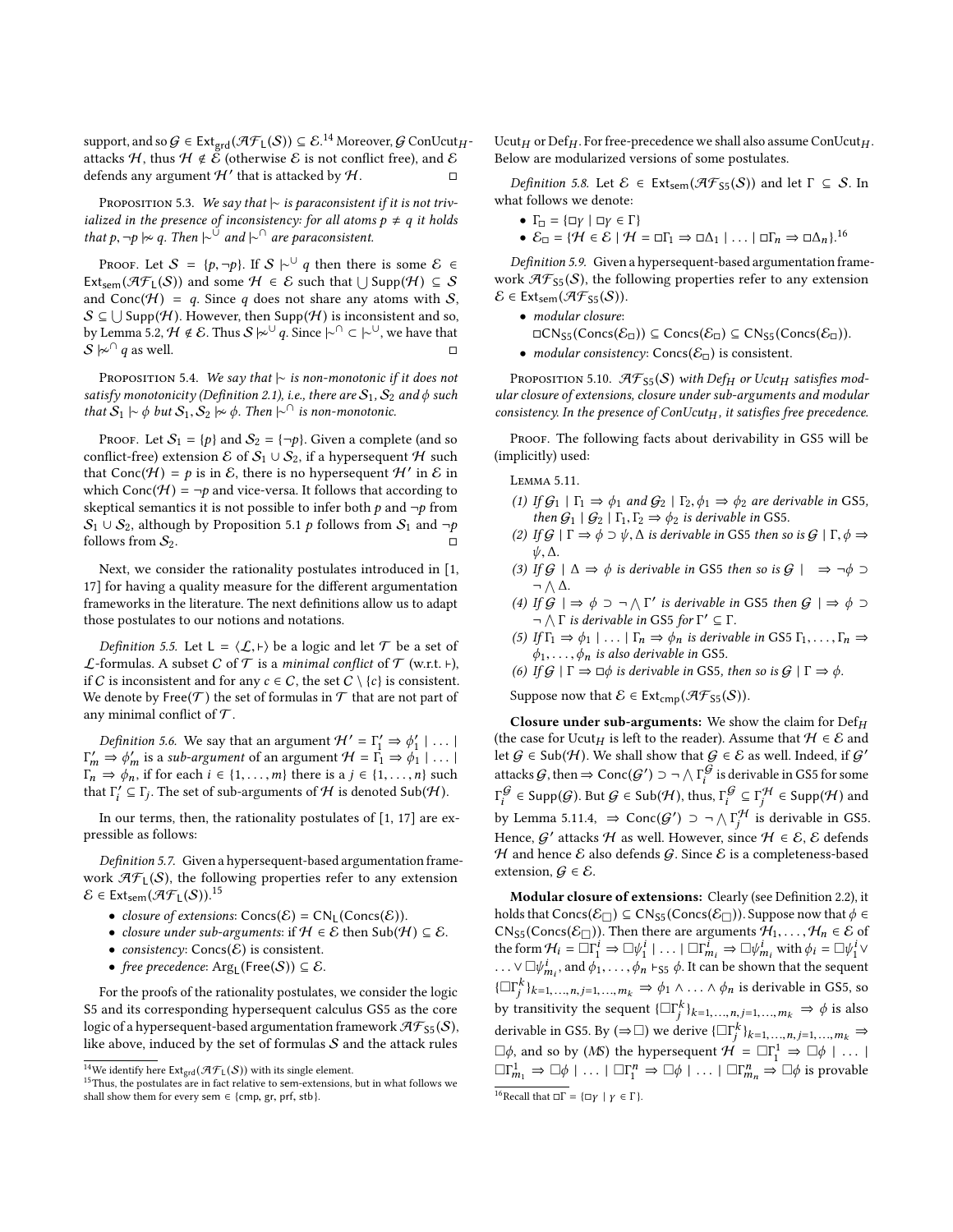in GS5. For both attack rules Def<sub>H</sub> and Ucut<sub>H</sub>, any attacker of  $H$ is an attacker of one of the arguments  $H_1, \ldots, H_n$ , so  $\mathcal E$  defends H and since E is complete,  $H \in \mathcal{E}$ . Thus  $H \in \mathcal{E}_{\Box}$ , and so  $\Box \phi \in$ Concs( $\mathcal{E}_{\Box}$ ).

Modular consistency: Assume, towards a contradiction, that Concs( $\mathcal{E}_{\Box}$ ) is not consistent. Then there are arguments  $\mathcal{H}_1, \ldots, \mathcal{H}_n \in$  $\mathcal{E}_{\Box}$  of the form  $\mathcal{H}_i = \Box \Gamma^i \Rightarrow \Box \psi^i \parallel \dots \parallel \Box \Gamma^i_{m_i} \Rightarrow \Box \psi^i_{m_i}$  with  $\phi_i = \Box \psi_i^i \lor ... \lor \Box \psi_{n_i}^i$  and  $C = {\phi_1, ..., \phi_n}$  is an inconsistent  $\Box \Box \wedge^n$  deviatively tent set. Since C is inconsistent,  $\Rightarrow \neg \bigwedge_{j=1}^{n} \phi_j$  is derivable. Let<br>  $\psi = \phi_1 \wedge \dots \wedge \phi_n$  By Lemma 5.11.5 and  $(\neg \vee)$  it follows that  $\mathcal{H}' =$  $\psi = \phi_1 \wedge ... \wedge \phi_n$ . By Lemma [5.11.](#page-5-3)5 and  $(\Rightarrow \vee)$  it follows that  $\mathcal{H}'_i =$  $\Box \Gamma_1^i$ , ...,  $\Box \Gamma_{m_i}^i \Rightarrow \phi_i$  are derivable, for all  $i \in \{1, ..., n\}$ . By mono-<br>tonigity and  $(\Box \wedge)$  on  $\mathcal{H}'$   $(i = 1, ..., n)$  we derive  $\Box \Gamma^1$ tonicity and  $(\Rightarrow \land)$  on  $\mathcal{H}'_i$  ( $i = 1, ..., n$ ), we derive  $\Box_{1}^{\Gamma_1}, ..., \Box_{1}^{\Gamma_n}$ <br> $\Box_{\Gamma}^{\Gamma_n}$   $\Box_{\Gamma}^{\Gamma_n}$   $\rightarrow \psi$ . By applying  $(\land \rightarrow)$  ( $\rightarrow$ ) and ( $\rightarrow$  $\lim_{n \to \infty} \prod_{i=1}^{n}$ , ...,  $\prod_{i=1}^{n}$   $\Rightarrow \psi$ . By applying  $(\wedge \Rightarrow)$ ,  $(\neg \Rightarrow)$  and  $(\Rightarrow \neg)$ <br> $\therefore$   $\subseteq$   $\prod_{i=1}^{n}$   $\Rightarrow$   $\psi$ . By applying  $(\wedge \Rightarrow)$ ,  $(\neg \Rightarrow)$  and  $(\Rightarrow \neg)$ it follows that  $\neg \psi, \Box \Gamma_1^1, \dots, \Box \Gamma_n^1$  $\Box_{m_1}^1, \ldots, \Box_{k-1}^j, \Box_{k+1}^j, \ldots, \Box_{1}^n, \ldots,$ <br>le for env i  $\subseteq$  (1, s) and k  $\subseteq$  $\square \Gamma_{m_n}^n \Rightarrow \neg \wedge \square \Gamma_k^j$  is derivable for any  $j \in \{1, ..., n\}$  and  $k \in$  $\{1, \ldots, m_j\}$ . So from now on we shall assume that  $\square \Gamma_k^j$  is absent from the left band side of the sequents for a particular k and i By from the left-hand side of the sequents, for a particular  $\vec{k}$  and j. By<br>cut (I emma 5.11.1) with  $\Rightarrow \neg \psi$  we get  $\Box \Gamma^1$ cut (Lemma [5.11.](#page-5-3)1) with  $\Rightarrow \neg \psi$ , we get  $\Box \Gamma_1^1, \dots, \Box \Gamma_n^1$  $\prod_{m_1}^{1}, \ldots, \square \Gamma_1^{n}$ <br> $\Gamma_1$  $\Box$ ,  $\Box$ , ...,  $\Box_{m_1}^r \Rightarrow \neg \land \Box \Gamma_k^j$  and by applying  $(\Rightarrow \Box)$ ,  $\Box \Gamma_1^1, \dots, \Box \Gamma_{m_1}^1, \dots,$  $\Box \Gamma_n^n$ ,  $\Box \Box \Gamma_m^n$   $\Rightarrow \Box \neg \bigwedge \Box \Gamma_k^j$ . Now, by modalized splitting (*MS*),  $m<sub>1</sub>$  $\mathcal{G}' = \Box \Gamma_1^1 \Rightarrow \Box \neg \wedge \Box \Gamma_2^j \mid \dots \mid \Box \Gamma_{m_1}^1 \Rightarrow \Box \neg \wedge \Box \Gamma_2^j \mid \dots \mid \Box \Gamma_1^n \Rightarrow$  $\Box \neg \wedge \Box \Gamma^j$  | ... |  $\Box \Gamma^n_{m_n} \Rightarrow \Box \neg \wedge \Box \Gamma^j$  is derivable in GS5. By Lemma [5.11.](#page-5-3)6 it follows that  $G = \Box \Gamma_1^1 \Rightarrow \neg \wedge \Box \Gamma_k^j \mid \dots \mid \Box \Gamma_{m_1}^1 \Rightarrow$  $\neg \wedge \Box \Gamma_i^j \mid \dots \mid \Box \Gamma_i^n \Rightarrow \neg \wedge \Box \Gamma_k^j \mid \dots \mid \Box \Gamma_{m_n}^n \Rightarrow \neg \wedge \Box \Gamma_k^j$  is<br>derivable in CS5. Note that any attacker of G is an attacker of one derivable in GS5. Note that any attacker of  $G$  is an attacker of one of the  $\mathcal{H}_1, \ldots, \mathcal{H}_n$ , therefore  $\mathcal{G} \in \mathcal{E}$ . However,  $\mathcal{G}$  attacks  $\mathcal{H}_j$ , a contradiction with the assumption that  $\mathcal{E}$  is conflict-free. contradiction with the assumption that  ${\mathcal E}$  is conflict-free.

Free precedence: Suppose that  $ConUcut<sub>H</sub>$  is one of the attack rules. It can easily be shown that any of the considered attack rules is *conflict-dependent* [\[1\]](#page-7-27), namely: if  $H, G \in \text{Arg}_{SS}(S)$  and  $H$ attacks  $\mathcal G$ , then  $\bigcup$  Supp $(\mathcal H) \cup \bigcup$  Supp $(\mathcal G)$  is inconsistent. Suppose now that  $\mathcal{H} = \Gamma_1 \Rightarrow \phi_1 \mid \ldots \mid \Gamma_n \Rightarrow \phi_n \in \text{Arg}_{SS}(\text{Free}(S)).$ Thus  $\bigcup$  Supp $(\mathcal{H}) \subseteq$  Free(S). To see that  $\mathcal{H} \in \mathcal{E}$  assume that  $G = \Delta_1 \Rightarrow \psi_1 \mid \ldots \mid \Delta_m \Rightarrow \psi_m \in \text{Arg}_{SS}(S)$  attacks H. Since the attack rules are conflict-dependent, there is a minimal conflict  $C \subseteq$  $\bigcup$  Supp $(\mathcal{H})\cup \bigcup$  Supp $(\mathcal{G})$ . But  $\bigcup$  Supp $(\mathcal{H})\subseteq$  Free( $\mathcal{S}$ ), thus  $C\subseteq$  $\bigcup$  Supp( $G$ ), and so Supp( $G$ ) is not consistent. By Lemma [5.2\(](#page-4-6)b), then,  $H$  is defended by  $E$ . Since  $G$  is arbitrary and  $E$  is complete,  $H \in \mathcal{E}$ . Thus Arg<sub>S5</sub> (Free(S)) ⊆  $\mathcal{E}$ . □

We conclude this section by a short remark on the consistency postulate. As noted e.g. in [\[2,](#page-7-29) [19\]](#page-7-30), in logical argumentation the deductive closure of extensions according to Dung-style semantics (Definition [3.6\)](#page-3-4) may not be consistent in some cases. As the next example shows, this phenomenon carries on to hypersequential frameworks, so the consistency postulate may be violated in our case as well.

<span id="page-6-1"></span>Example 5.12. Consider the set  $S' = \{p \lor q, p \lor \neg q, \neg p, r\}$ , obtained from the set  $\mathcal S$  of Example [3.5](#page-3-2) by omitting the appearances of the modal operator □. The arguments of Example [3.5,](#page-3-2) now without the  $\square$ 's, belong to  $\mathcal{AF}_{S5}(S')$ . These arguments, and the attacks between them, can be represented as in Figure [2.](#page-3-1) Note that these arguments, viewed as hypersequents, cannot be split up, since (MS)

is applicable only to formulas with the □-operator. It follows that  $\mathcal{E}' = \{a'_1, a'_2, a'_3\}$  (where  $a'_i$  denotes the argument  $a_i$  from Example 3.5 without the Dependency is admissible in  $\mathcal{H} \mathcal{F}_{\alpha}(\mathcal{S}')$  but ple [3.5](#page-3-2) without the  $\Box$ -operator) is admissible in  $\mathcal{AF}_{S5}(S')$ , but  $Conc(E')$  is not consistent.

The last example demonstrates the necessity to trade the consistency postulate for its modularized version (see Proposition [5.10\)](#page-5-4). Indeed, when switching to hypersequential frameworks with modular operators, consistency can be guaranteed for arguments in the form of the elements of  $\mathcal{E}_{\Box}$  (see Definition [5.8\)](#page-5-5). This is intuitively explained by the introduction of new arguments (and so new attacks), which are obtained by the modularized splitting rule (MS), as is illustrated in the next example.

Example 5.13. Unlike the situation described in Example [5.12,](#page-6-1) in the hypersequent-based argumentation framework of Example [4.3](#page-4-3) (Figure [2\)](#page-3-1)  $S = \{a_1, a_2, a_3\}$  cannot be part of a complete extension of  $\mathcal{AF}_{S5}(S)$ . Indeed, a complete extension  $\mathcal{E}$ , such that  $S \subseteq \mathcal{E}$ , has to defend  $a_2$  from the attack by  $a_8$ . In order to do so,  $\mathcal E$  must be extended with an argument like  $a_4$ ,  $a_6$ ,  $a_7$  or  $a_9$ , but then the new extension is not conflict-free anymore.

## <span id="page-6-0"></span>6 CONCLUSION AND FURTHER WORK

In this paper we have generalized sequent-based argumentation to hypersequents. Hypersequential argumentation, like sequential argumentation, allows for a great flexibility in defining arguments and attack rules, and avoids some limitations of other approaches to deductive logical argumentation, like the requirement that the arguments' support sets should be consistent and minimal, or the adherence to classical logic as the sole core logic (see, e.g., [\[2,](#page-7-29) [11\]](#page-7-5)).

Hypersequential frameworks are particularly useful for logics that lack a decent sequent calculus and so cannot be successfully applied for sequent-based argumentation. Such a logic is the modal logic S5, which lacks a cut-free Gentzen-type proof system. It was shown that hypersequential frameworks that are based on this logic together with some standard attack rules (formalized for hypersequential arguments) have some interesting properties, among others modular closure and modular consistency, which are otherwise not available. This opens up possibilities to integrate further modal logics and extended frameworks to capture, for instance, deontic and temporal logics.

Another interesting application of our setting is within the context of agent-based modeling with structured arguments. Indeed, modal logics serve as a foundation for different multi-agent systems (see [\[40\]](#page-7-31)), and the use of modal logics together with structured argumentation in multi-agent systems was already investigated in the literature. For instance, in [\[28\]](#page-7-32) beliefs or information states of an agent are represented in a modal language, and their interactions are studied from the point of view of argumentation theory, by means of dialogues, to obtain further information about arguments and attacks. A multi-agent setting where agents reason about knowledge and/or beliefs of other agents, represented as modalitybased arguments, can also be found e.g. in [\[37\]](#page-7-33). A recent modeling of a multi-agent system based on abstract argumentation theory can be found in [\[16\]](#page-7-34), where agents represent scientists that have to explore an argumentative landscape, consisting of several scientific theories, and the theory that has the most acceptable arguments is determined by Dung's semantics. Our setting is particularly useful